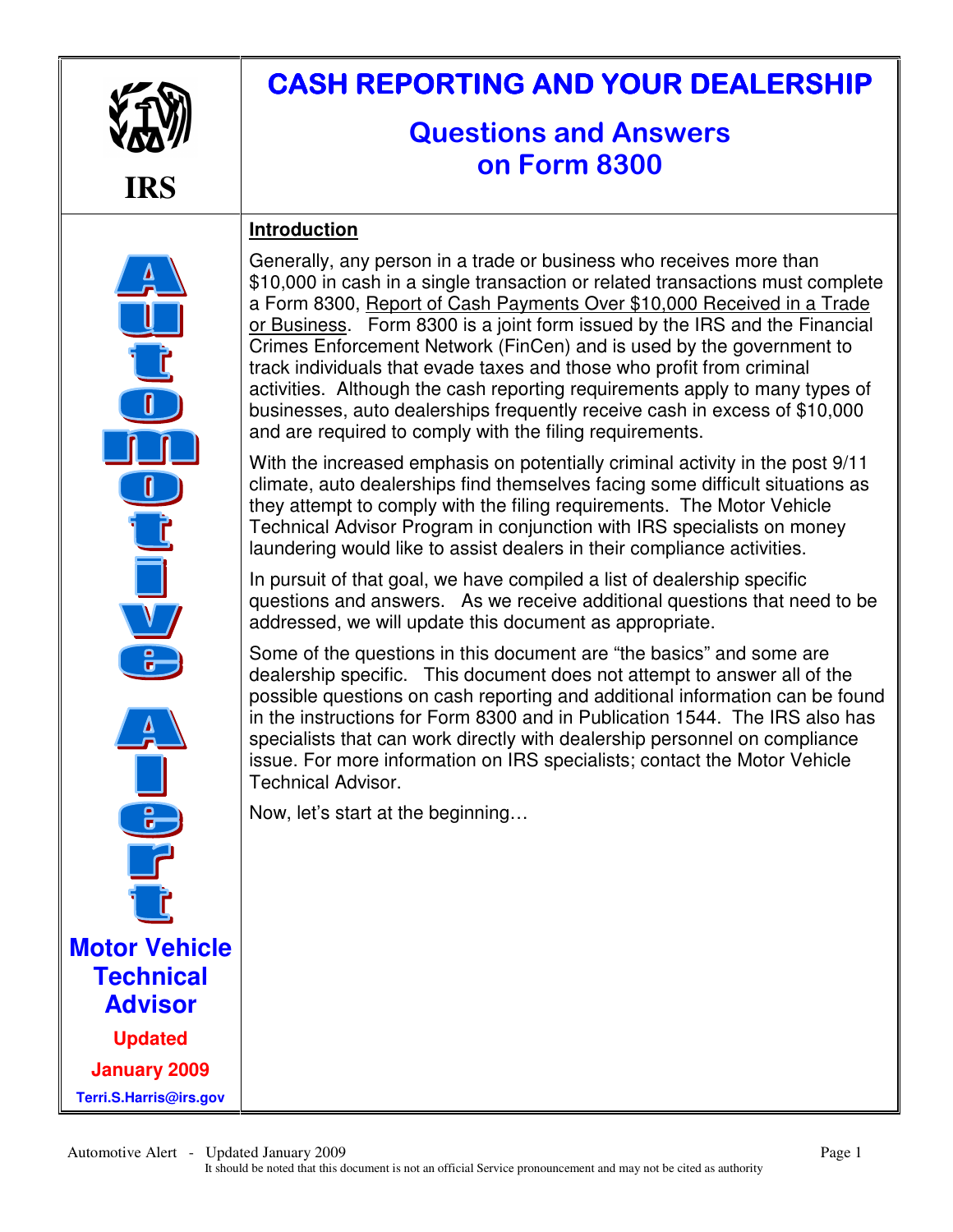## **Form 8300 – Report of Cash Payments Over \$10,000 Auto Dealership Questions and Answers**

|    | The Basics                                                                                                                                                                                                                                                                             |                                                                                                                                                                                                                                                                                                                                                                                                                                                                                                                                                                                                                                                                                                                |  |  |
|----|----------------------------------------------------------------------------------------------------------------------------------------------------------------------------------------------------------------------------------------------------------------------------------------|----------------------------------------------------------------------------------------------------------------------------------------------------------------------------------------------------------------------------------------------------------------------------------------------------------------------------------------------------------------------------------------------------------------------------------------------------------------------------------------------------------------------------------------------------------------------------------------------------------------------------------------------------------------------------------------------------------------|--|--|
| 1. | What does "cash" mean for the purposes of Form<br>8300?                                                                                                                                                                                                                                | ٠<br>Cash is money; currency and coins of the United States and<br>any other country.                                                                                                                                                                                                                                                                                                                                                                                                                                                                                                                                                                                                                          |  |  |
|    |                                                                                                                                                                                                                                                                                        | Cash is also certain monetary instruments - a cashier's<br>٠<br>check, bank draft, traveler's check, or money order - if it has<br>a face amount of \$10,000 or less and the business receives it<br>in:<br>o A designated reporting transaction (generally, a retail<br>sale of a consumer durable, a collectible, a travel or<br>entertainment activity)<br>or<br>o Any transaction in which the recipient knows the payer<br>is trying to avoid the reporting of the transaction on<br>Form 8300.                                                                                                                                                                                                           |  |  |
| 2. | What is a related transaction?                                                                                                                                                                                                                                                         | Transactions between a buyer and a seller that occur within a<br>٠<br>24-hour period are related transactions.                                                                                                                                                                                                                                                                                                                                                                                                                                                                                                                                                                                                 |  |  |
|    |                                                                                                                                                                                                                                                                                        | Transactions more than 24 hours apart are related if the<br>٠<br>recipient of the cash knows, or has reason to know, that each<br>transaction is one of a series of connected transactions                                                                                                                                                                                                                                                                                                                                                                                                                                                                                                                     |  |  |
| 3. | Does the 24-hour period mean one day such as all<br>day Tuesday or does it mean literally 24 hours<br>such as from 11:00 am on Tuesday to 11:00 am on<br>Wednesday?                                                                                                                    | A 24-hour period is 24 hours, not necessarily a calendar day<br>٠<br>or banking day.                                                                                                                                                                                                                                                                                                                                                                                                                                                                                                                                                                                                                           |  |  |
| 4. | When is the Form 8300 due?                                                                                                                                                                                                                                                             | ٠<br>Form 8300 is due within 15 days after the date the cash was<br>received.<br>If there are subsequent payments that are made with respect<br>٠<br>to a single transaction (or two or more related transactions),<br>the Form 8300 is due when the total exceeds \$10,000.<br>Each time the payments aggregate in excess of \$10,000 the<br>٠<br>business must file another form 8300 within 15 days of the<br>payment that causes the additional payments to total more<br>than \$10,000.                                                                                                                                                                                                                   |  |  |
| 5. | Must a business notify its customer that it has filed<br>a Form 8300 regarding the cash transaction with<br>the customer?                                                                                                                                                              | Yes, a business must notify its customer, in writing, by<br>٠<br>January 31 of the subsequent calendar year.                                                                                                                                                                                                                                                                                                                                                                                                                                                                                                                                                                                                   |  |  |
| 6. | If a business filed a Form 8300 on an individual<br>and checked the suspicious transaction box, and a<br>Form 8300 was not otherwise required, does the<br>business have to inform the individual that a Form<br>8300 was filed?                                                       | No. Reporting of the suspicious transaction in this instance is<br>$\bullet$<br>voluntary. A business is only required to provide a statement<br>to individuals if the filing of the Form 8300 is required. A<br>business is prohibited from informing the buyer that the<br>suspicious transaction box was checked.                                                                                                                                                                                                                                                                                                                                                                                           |  |  |
| 7. | Instead of sending the customer a separate<br>notification letter, can the dealership use the sales<br>invoice as the notification requirement, if the sales<br>invoice has language printed on it that the IRS will<br>be furnished with information for cash sales over<br>\$10,000? | There is nothing in the code or regulations mandating a<br>٠<br>specific format for the customer statement. The regulations,<br>however, establish certain minimum requirements. As long<br>as these minimum requirements are met, there would be no<br>problem if the seller chose to print the required language on<br>an invoice.<br>The statement must contain the following information:<br>٠<br>The name and address of the person<br>$\circ$<br>completing Form 8300<br>The aggregate amount of reportable cash in all<br>$\circ$<br>related cash transactions;<br>A legend stating that the information contained<br>$\circ$<br>in the statement is being reported to the Internal<br>Revenue Service. |  |  |
| 8. | Is a personal check considered cash for reporting<br>on Form 8300?                                                                                                                                                                                                                     | No. Personal checks are not considered cash.<br>٠                                                                                                                                                                                                                                                                                                                                                                                                                                                                                                                                                                                                                                                              |  |  |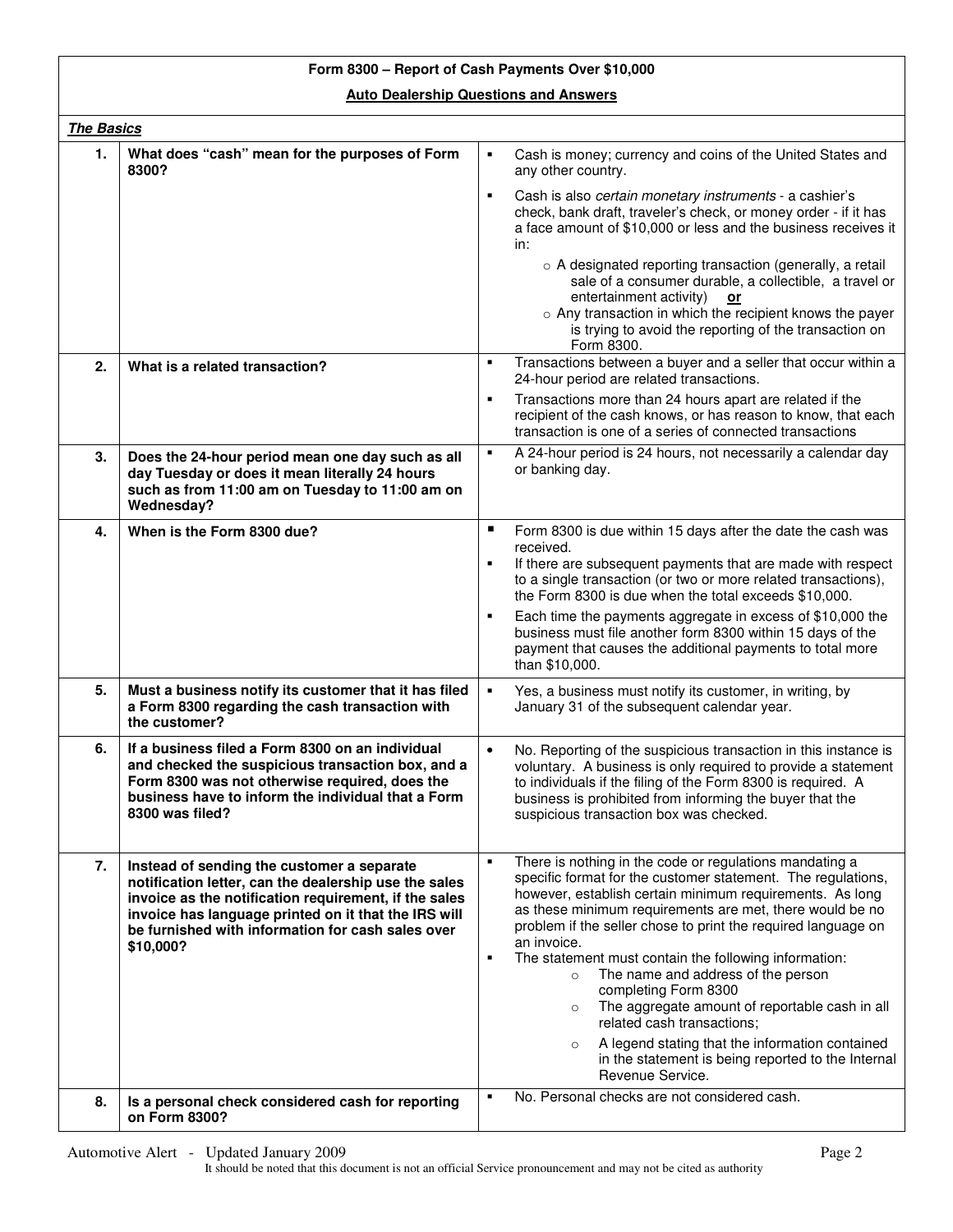| 9.   | If the business is unable to obtain the Taxpayer<br>Identification Number of a customer making a cash<br>payment of over ten thousand dollars, should the<br>business file Form 8300 anyway?                                                                                                           | $\blacksquare$ | Yes, the business should file Form 8300 with a statement<br>explaining why the Taxpayer Identification Number is not<br>included.                                                                                                                                                                                                                                                                                                                                                                                                         |
|------|--------------------------------------------------------------------------------------------------------------------------------------------------------------------------------------------------------------------------------------------------------------------------------------------------------|----------------|-------------------------------------------------------------------------------------------------------------------------------------------------------------------------------------------------------------------------------------------------------------------------------------------------------------------------------------------------------------------------------------------------------------------------------------------------------------------------------------------------------------------------------------------|
| 10.  | Does a wholesaler (no retail) report transactions<br>paid in US (or foreign) coins and currency only?                                                                                                                                                                                                  | ٠              | Yes, if the wholesaler receives payment in the form of coins<br>or currency. A wholesaler, however, need not report<br>transactions paid with cashier's checks, bank drafts,<br>traveler's checks, or money orders unless the recipient<br>knows the payer is trying to avoid the reporting of the<br>transaction on Form 8300                                                                                                                                                                                                            |
| 11.  | What if a retailer also does some wholesale<br>transactions, must the business report all<br>transactions, or just the retail ones?                                                                                                                                                                    | $\blacksquare$ | If the trade or business of the seller principally consists of<br>sales to ultimate consumers, then all sales, including<br>wholesale transactions, are considered "retail sales" and are<br>subject to the Form 8300 reporting requirements.                                                                                                                                                                                                                                                                                             |
| 12.  | Does a dealer need to accumulate individual sales<br>to a wholesaler throughout a 12 month period and<br>report whenever they exceed a cumulative<br>\$10,000?                                                                                                                                         | ٠              | Each transaction stands on its own. But if the dealership<br>knows that any of the individual purchases are related, a<br>Form 8300 should be filed.                                                                                                                                                                                                                                                                                                                                                                                      |
| 13.  | If a customer purchased an item, then eight weeks<br>later the same customer purchased a different<br>item, are these amounts aggregated and reported<br>on the Form 8300?                                                                                                                             | ٠              | No, if the two payments are for separate unrelated<br>transactions.                                                                                                                                                                                                                                                                                                                                                                                                                                                                       |
|      | <b>Dealership Specific Questions</b>                                                                                                                                                                                                                                                                   |                |                                                                                                                                                                                                                                                                                                                                                                                                                                                                                                                                           |
| 14.1 | A customer purchased a vehicle for \$9,000 cash.<br>Within the next 12 months, the customer paid the<br>dealership additional cash of \$1,500 for a repair to<br>the vehicle's transmission, accessories and a<br>customized paint job, etc. Should a Form 8300 be<br>filed?                           | ٠              | No, unless the dealer knew or had reason to know the sale of<br>the vehicle and the subsequent transactions were a series of<br>connected transactions (for example, if the dealer and the<br>customer agreed, as a condition of the sale of the vehicle,<br>that the customer would be obligated to pay the additional<br>$$1,500$ ).<br>Transactions are related if they occur within a 24-hour<br>$\blacksquare$<br>period. Transactions are related even if they are more<br>than 24 hours apart if you know, or have reason to know, |
|      |                                                                                                                                                                                                                                                                                                        |                | that each is one of a series of connected transactions.<br>For example, items or services negotiated<br>$\circ$<br>during the original purchase are related to<br>the original purchase.                                                                                                                                                                                                                                                                                                                                                  |
| 15.  | A customer wired \$7,000 from his bank account to<br>the dealership's bank account and also presented<br>a \$4,000 cashier check. Does the dealership<br>complete Form 8300?                                                                                                                           |                | A wire transfer does not constitute cash for Form 8300<br>reporting. Since the remaining cash remitted was below<br>\$10,000, the dealer has no filing requirement.                                                                                                                                                                                                                                                                                                                                                                       |
| 16.  | A customer makes weekly payments in cash to a<br>dealership as a lease payment or loan payment on<br>a vehicle. During a twelve-month period, these<br>payments total more than \$10,000. Are these<br>payments considered related transactions and is<br>the dealership required to file a Form 8300? | ٠<br>٠<br>٠    | Yes, the weekly lease or loan payments constitute payments<br>on the same transaction (the leasing or purchase of the<br>vehicle).<br>Accordingly, the dealership is required to file Form 8300<br>when the total amount exceeds \$10,000.<br>Each time the payments aggregate in excess of \$10,000 the<br>dealership must file another Form 8300 within 15 days of the<br>payment that causes the additional payments to total more<br>than \$10,000.                                                                                   |
| 17.  | A husband and wife purchase two cars at one time<br>from the same dealer and the total cash received<br>\$10,200. How many Form 8300s should the car<br>dealer file?                                                                                                                                   | ٠              | The transaction can be viewed as either a single transaction<br>or two related transactions. Either way, it warrants only one<br>Form 8300.                                                                                                                                                                                                                                                                                                                                                                                               |
| 18.  | If a customer purchased a cashier's check at the<br>bank for over \$10,000, would the bank report the<br>transaction? Does the seller of a vehicle need to<br>report the transaction if the same cashier's check<br>is subsequently used to purchase a vehicle?                                        | ٠<br>٠<br>٠    | The bank is required to file a Currency Transaction Report<br>(not a Form 8300) in this scenario.<br>Generally, the purchase of a vehicle with a cashier's check<br>that is over \$10,000 should not be reported on Form 8300.<br>A cashier's check, bank draft, traveler's check, or money<br>order with a face amount of <i>more than \$10,000</i> is not treated                                                                                                                                                                       |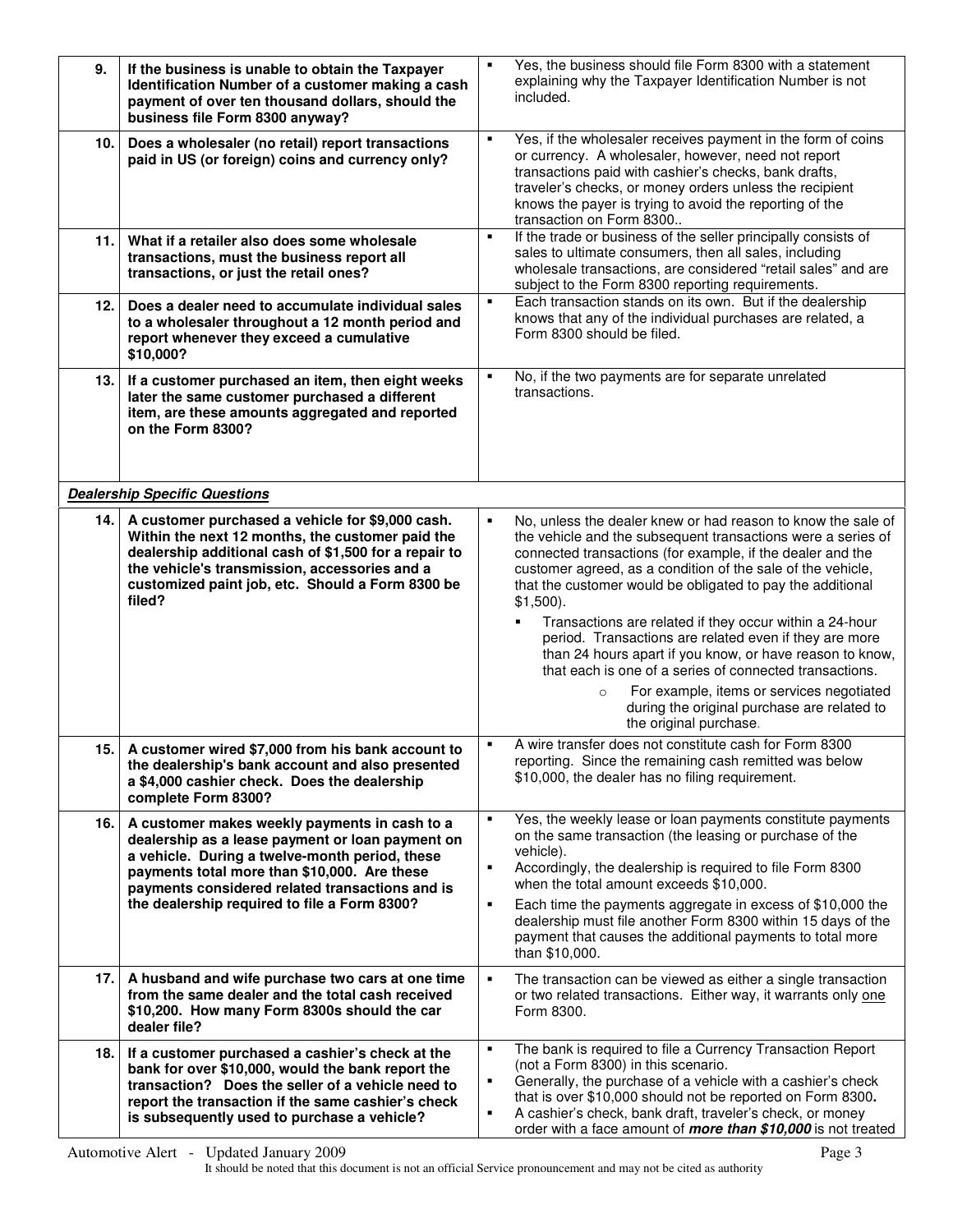|      |                                                                                                                                                                                                                                                                                                        |                | as cash and a business does not have to file Form 8300<br>when it receives them.                                                                                                                                                                                            |
|------|--------------------------------------------------------------------------------------------------------------------------------------------------------------------------------------------------------------------------------------------------------------------------------------------------------|----------------|-----------------------------------------------------------------------------------------------------------------------------------------------------------------------------------------------------------------------------------------------------------------------------|
|      |                                                                                                                                                                                                                                                                                                        | ٠              | These items are not defined as cash because, if they were<br>bought with currency, the bank or other financial institution<br>that issued them will file the appropriate report.                                                                                            |
| 19.  | Certain monetary instruments are considered cash                                                                                                                                                                                                                                                       | ٠              | Some banks may call their cashier's checks official checks.                                                                                                                                                                                                                 |
|      | - a cashier's check, bank draft, traveler's check, or<br>money order. Are official bank checks considered<br>cashier's checks or bank drafts which constitute<br>reporting if \$10,000.00 or less and received with<br>other forms of cash resulting in payment in excess<br>of \$10,000,00.           | $\blacksquare$ | Checks that are not considered cash are those drawn on<br>the account of the writer, and those that<br>represent loan proceeds                                                                                                                                              |
| 20.  | How should a dealership handle a non resident<br>alien with no SSN?                                                                                                                                                                                                                                    | ٠              | Use the IRS Individual taxpayer Identification Number (ITIN)<br>if the nonresident has one. If there is no ITIN enter (NON) for<br>SSN on Form 8300.                                                                                                                        |
|      |                                                                                                                                                                                                                                                                                                        | ٠              | The ADDRESS must be that of the foreign address. Item 14<br>of Form 8300 must be completed.                                                                                                                                                                                 |
|      |                                                                                                                                                                                                                                                                                                        | $\blacksquare$ | The dealer may use a PASSPORT, ALIEN REGISTRATION<br>CARD, or other official document to complete the form.                                                                                                                                                                 |
| 21.1 | Do payments in excess of \$10,000 in cash paid to a<br>body shop need to be reported? Do requirements<br>apply to services as well as goods?                                                                                                                                                           | $\blacksquare$ | Yes - cash received in excess of \$10,000. However a<br>service is not a consumer durable so the expanded definition<br>of cash does not apply to payments for services. The body<br>shop would file an 8300.                                                               |
| 22.  | A dealership sold cars on 1/31 and 2/6 to one<br>customer and received \$20,000 in two payments of<br>\$10,000 each on the same date for the 2 cars. Is a<br>Form 8300 required?                                                                                                                       | ٠              | Yes. The dealership received over \$10,000 in cash within 24<br>hours.                                                                                                                                                                                                      |
| 23.  | Customer purchased 5 cars, each separately<br>though the year totaling \$15,000. Is Form 8300<br>required?                                                                                                                                                                                             | ٠              | No. These are separate transactions and none are over<br>\$10,000 in cash.                                                                                                                                                                                                  |
| 24.  | Are wire transfers considered cash?                                                                                                                                                                                                                                                                    | $\blacksquare$ | Wire transfers are not considered to be cash and no Form<br>8300 is required to be filed.                                                                                                                                                                                   |
|      |                                                                                                                                                                                                                                                                                                        | ٠              | The Money Services Business (MSB) that handles the wire<br>transfer must document these types of transactions by filing a<br>CTR on amounts over \$10,000.                                                                                                                  |
| 25.  | A dealership receives greater than \$10,000 in cash<br>on day one for the sale of a vehicle. On day three,<br>the deal is cancelled due to an inability to finance<br>the deal. The dealership returns the cash. Is a<br>Form 8300 required?                                                           |                | Yes. Once the dealership receives the cash an 8300 must<br>be filed. The deal not going through may in fact be an<br>attempt to launder illegal funds.                                                                                                                      |
|      |                                                                                                                                                                                                                                                                                                        | ٠              | The law does not specify the form of the refund. If more than<br>\$10,000 in cash was received by the dealer and then the deal<br>was cancelled, the dealer must file a Form 8300.                                                                                          |
|      |                                                                                                                                                                                                                                                                                                        | ٠              | If \$10,000 or less was received by the dealer and the deal<br>was cancelled, the dealer may voluntarily file a Form 8300 if<br>the transaction appears suspicious.                                                                                                         |
| 26.  | If a dealership receives a bank check drawn on the<br>funds of the bank (not a personal checking<br>account check or a check drawn on a personal<br>account of the customer ) with the customer's<br>personal account number and customer name on<br>it, is this considered cash or a cash equivalent? | $\blacksquare$ | Bank checks (drawn on the bank's account, not the account<br>of the customer) of \$10,000 or less are cash under the<br>expanded definition of cash, unless they are loan proceeds.                                                                                         |
|      |                                                                                                                                                                                                                                                                                                        | ٠              | The fact that there are notations on the check or even that<br>the check is made payable to the dealership does not negate<br>this.                                                                                                                                         |
|      |                                                                                                                                                                                                                                                                                                        | ٠              | <b>Update:</b> The definition of cash does not include a check<br>drawn on an individual's personal account. A bank check<br>drawn on the customer's personal account with the<br>customer's personal account number and customer name<br>noted may not be considered cash. |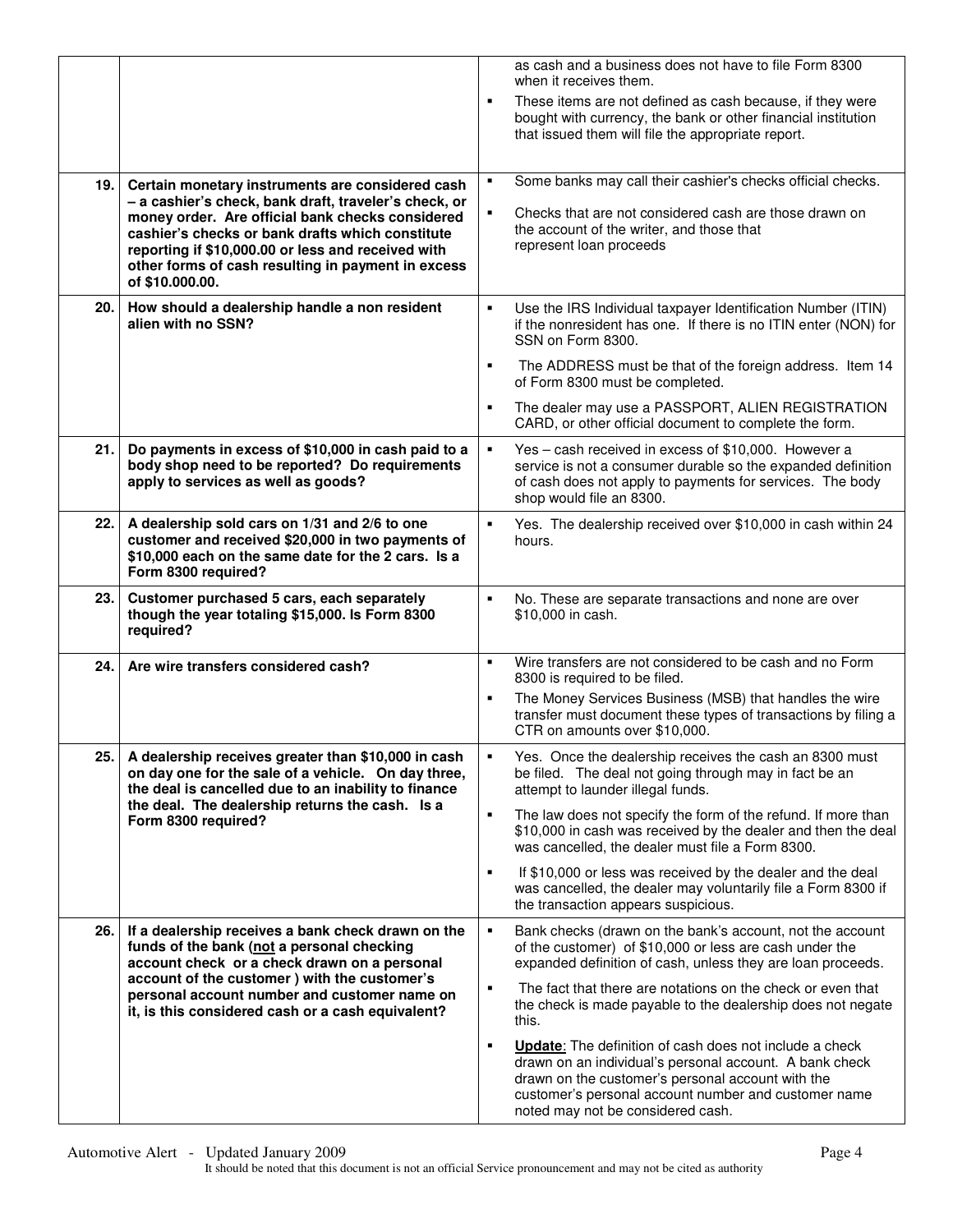| 27.        | A customer purchases a vehicle for \$15,000 and<br>pays for it with \$9,000 in cash and puts the<br>remaining \$6,000 on a personal credit card.<br>Should a Form 8300 be filed?<br>Update: A customer purchases a vehicle for<br>\$12,000 and provides the business with a \$10,000<br>cashier's check and pays the remaining \$2,000<br>with his ATM card. Is the ATM amount considered<br>cash or a cash equivalent that makes the total<br>amount received over \$10,000 and thus reportable<br>on Form 8300?<br>Would the answer differ if the customer had used a<br>credit card instead of a debit card for the \$2,000<br>portion? | is not cash.<br>repay later. | No Form 8300 is required.<br>Less than \$10,000 in cash was received. A credit/debit card<br><b>Update:</b> The ATM card works the same as a credit card in<br>this instance. The only difference is that the account will be<br>charged with a debit against existing funds instead of<br>charged for a debit to non-existing funds, but a promise to<br>An ATM transaction is not given the consideration of cash,<br>therefore, the \$10,000.00 cashier's check in itself is not cash<br>greater then \$10,000.00 so it is not reportable. |
|------------|--------------------------------------------------------------------------------------------------------------------------------------------------------------------------------------------------------------------------------------------------------------------------------------------------------------------------------------------------------------------------------------------------------------------------------------------------------------------------------------------------------------------------------------------------------------------------------------------------------------------------------------------|------------------------------|-----------------------------------------------------------------------------------------------------------------------------------------------------------------------------------------------------------------------------------------------------------------------------------------------------------------------------------------------------------------------------------------------------------------------------------------------------------------------------------------------------------------------------------------------|
| 28.        | For wholesalers, where more than one vehicle is<br>purchased in a single day and cash is paid by the<br>wholesaler, is that one transaction, a series of<br>related transactions or a series of unrelated<br>transactions given that there are multiple vehicles.<br>What happens on separate purchases over the<br>course of a week? What about a month?                                                                                                                                                                                                                                                                                  | same time.                   | Two or more transactions within a 24-hour period are related<br>transactions. A trade or business that receives more than<br>\$10,000 in related transactions must file Form 8300.<br>If purchases are more than 24 hours apart and not connected<br>in any way then the purchases are not related and a Form<br>8300 is not required.<br>Transactions may be connected if they are negotiated at the                                                                                                                                         |
| 29.        | For individual retail customers there is little<br>dispute that payment of cash for one car at<br>multiple time periods is a series of related<br>transactions. However, what about when the same<br>purchaser buys a second car one week later and<br>provides enough cash to trigger the reporting<br>requirement? Since they are two separate vehicles<br>are those related transactions? What is the time<br>period break for considering them unrelated<br>transactions?                                                                                                                                                              | of the first car.            | The car purchases are separate transactions unless the<br>purchase of the second car was negotiated at the same time<br>If the car purchases were negotiated at the same time the<br>transactions are related because they are connected.                                                                                                                                                                                                                                                                                                     |
| 30.        | What exactly can be said to a customer who<br>inquires about IRS 8300 reporting?<br>Some dealers are advised not to refer to IRS 8300<br>reporting in the presence of the customer. In<br>particular, dealers are concerned that advising<br>customers that they need information for an IRS<br>8300 report could degenerate into a structuring<br>conversation.<br>What if the customer asks what the information is<br>for? Can the dealer volunteer that it is for IRS 8300<br>reporting?                                                                                                                                               |                              | A customer can be told about the law requiring the reporting<br>of cash payments over \$10,000 to the IRS and FinCen.<br>What a dealer cannot do is aid a customer in structuring a<br>transaction to prevent a Form 8300 from being filed.<br>A dealer who is filing Form 8300 voluntarily because of<br>suspicious activity cannot inform the customer of the filing.                                                                                                                                                                       |
| 31.        | What are the penalties if a dealership doesn't file a<br>Form 8300?                                                                                                                                                                                                                                                                                                                                                                                                                                                                                                                                                                        | required.<br>requirements.   | There are civil penalties for failure to file a correct Form 8300<br>by its due date and for failure to provide a statement as<br>Additional penalties apply for intentional disregard of the filing<br>Criminal penalties may apply in the case of willful filing of<br>false or fraudulent Forms 8300.                                                                                                                                                                                                                                      |
| 32.<br>33. | A dealership receives monthly ACH<br>Update:<br>payments [automatic payments from a customer<br>bank account] If the payments total in excess of<br>\$10,000, should the payments be treated as cash?<br>A related finance company provides<br>Update:                                                                                                                                                                                                                                                                                                                                                                                     |                              | ACH payments are not considered cash for the purpose of<br>reporting on Form 8300.                                                                                                                                                                                                                                                                                                                                                                                                                                                            |
|            | financing to customers of multiple related used                                                                                                                                                                                                                                                                                                                                                                                                                                                                                                                                                                                            |                              | Update: The dealership's sale of the vehicle constitutes a                                                                                                                                                                                                                                                                                                                                                                                                                                                                                    |

 $\overline{\phantom{a}}$